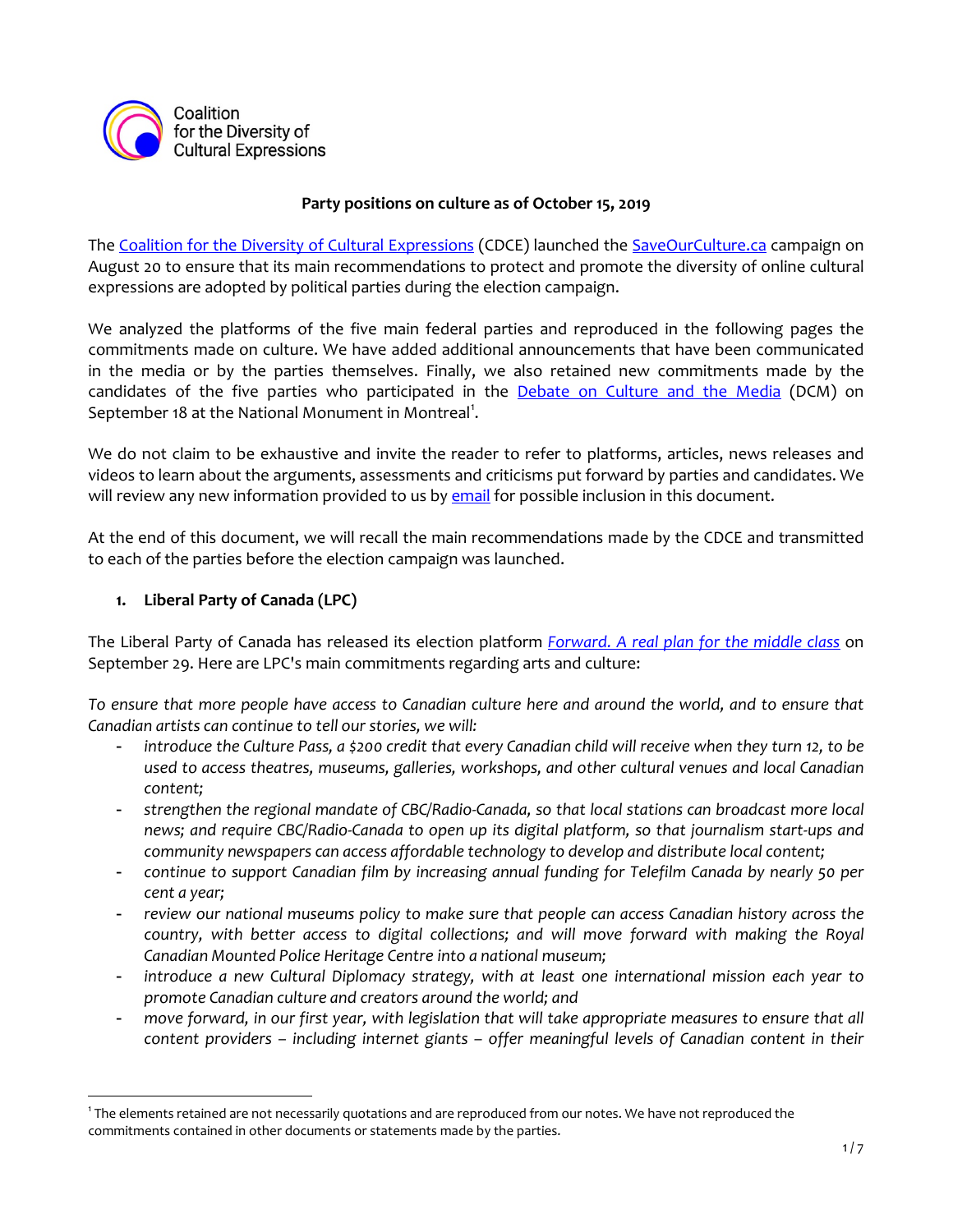*catalogues, contribute to the creation of Canadian content in both official languages, and promote this content and make it easily accessible on their platforms.*

- *To provide clearer direction on how national heritage places should be designated and preserved, we will move forward with new comprehensive heritage legislation on federally owned heritage places (pp. 49-50).*

LPC is also committed to implementing new tax measures. We highlight the commitment regarding the Web giants which, according to the document, would generate \$540 million in revenues in 2020-2021, and \$600 million, \$660 million and \$730 million, respectively, over the next three years (p. 80):

- *[We will] make sure that multinational tech giants pay corporate tax on the revenue they generate in Canada. We will also work to achieve the standard set by the Organisation for Economic Co-operation and Development (OECD) to ensure that international digital corporations whose products are consumed in Canada collect and remit the same level of sales taxation as Canadian digital corporations (p. 79).*

At the DCM, the LPC representative, Pablo Rodriguez, spoke on several issues. He defended his record, but also made the following commitments:

- LPC will introduce a bill immediately following the submission of the report to be delivered by the expert panel on the review of the legislative framework for broadcasting and telecommunications, which will implement the report's recommendations. If the other parties support the bill, new laws could be passed in 2020. These laws will cover the Web giants, and it is moving towards asking for the same obligations in terms of Canadian content.
- It is necessary to maintain a cultural exemption in trade negotiations, as was done with the renewal of NAFTA. Our culture is not negotiable.
- We will be well represented at the Frankfurt Book Fair where Canada will be the host.

On July 3, 2019, Minister Pablo Rodriguez issued a [statement](https://www.canada.ca/en/canadian-heritage/news/2019/07/statement-by-minister-rodriguez-on-the-broadcasting-and-telecommunications-legislative-review-what-we-heard-report.html) on the report *What We Heard*, produced by the Broadcasting and Telecommunications Legislative Review Panel, which includes the following excerpts:

- *Our end goal is clear. If you benefit, you contribute. No more free rides.*
- *Concretely, we will take appropriate measures to ensure that all players, including the Internet giants:*
	- *offer meaningful levels of Canadian content in their catalogues;*
	- *contribute to the creation of Canadian content; and,*
	- *promote Canadian content and make it easily accessible on platforms.*
- *In this context, it will be important to provide the Canadian Radio-television and Telecommunications Commission with the modern tools it needs in order play its role.*
- We want a system where our creators and our businesses in the cultural sector compete on a level *playing field with global Internet giants.*
- We look forward to receiving this final report. We will take appropriate measures swiftly when we *receive the final report.*
- *Canadians must continue to access Canadian stories, created by Canadians in both English and French, on all platforms. We believe that the government has a key role to play in that and, rest assured, we intend to fulfil that role.*

## **2. Conservative Party of Canada (CPC) :**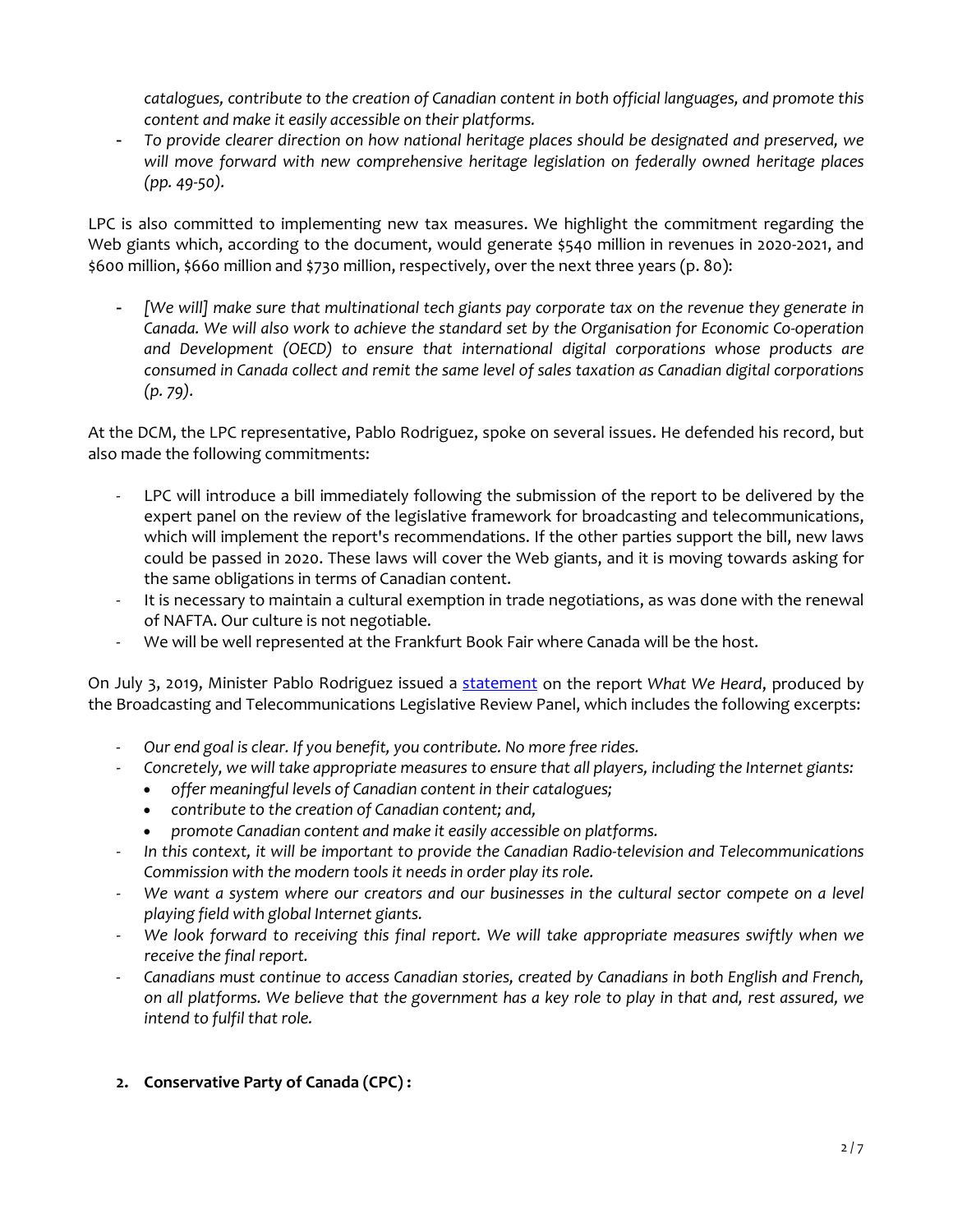The Conservative Party of Canada (CPC) published it's election platform - *[Andrew Scheer's Plan. For you to](https://cpc-platform.s3.ca-central-1.amazonaws.com/CPC_Platform_8.5x11_FINAL_EN_OCT14_web.pdf)  [get ahead, on October 11](https://cpc-platform.s3.ca-central-1.amazonaws.com/CPC_Platform_8.5x11_FINAL_EN_OCT14_web.pdf)*. Here are the commitments of this party for culture:

- *Make Canada's National Museums Free : To encourage more Canadians to celebrate our shared heritage, we will remove admission fees from our national museums across the country. This will apply to museum visitors of any age, including tourists visiting from elsewhere in Canada and abroad. […] We will also designate the RCMP Heritage Centre in Saskatchewan as a national museum (p. 49).*
- *Increase Funding for the Building Communities Through Arts and Heritage Program: To better support local festivals, community anniversaries, and important community events, we will extend the Building Communities Through Arts and Heritage Program for an additional three years. […] We will also ensure that this program highlights the hidden gems in rural and remote areas, including Northern Canada.*
- *Prioritize the Commemoration of Nation Builders : To promote our nation's great history and honour Canada's leaders, we will ensure that commemoration of those who built our country is a priority for our government. […] We will designate the grave sites of former Prime Ministers and Governors General as national historic sites (p. 50).*

The CPC has also committed to implementing new tax measures. We highlight the commitment to tax the Web giants that, according to the document, would generate \$410 million in revenues in 2020-2021 and \$450 million, \$500 million, \$560 million and \$610 million, respectively, over the next four years (p. 97):

- *Make Large Technology Companies Pay their Fair Share : A new Conservative government will ensure a level playing field with Canadian businesses. In line with similar taxes in Europe, we will apply a 3 per cent tax on revenues of businesses that provide a social media platform, search engine, or an online marketplace to Canadians. The tax will only apply to the largest companies; those with worldwide revenues of more than \$1 billion and revenues in Canada of more than \$50 million. We will include a pathway for these companies to set up shop here in Canada. If a company chooses to locate here and pay regular corporate income tax, then we will allow them to deduct their corporate income tax from the large technology company tax (p. 100).* 

During his appearance on Radio-Canada TV show *Tout le monde en parle* on September 29, Conservative leader Andrew Scheer made the following statement: "One aspect of our platform [...] will target Web giants to ensure that they contribute to our society". He added that "The government must ensure that the people who create the [content] can receive the revenues and at the same time we must ensure that the Web giants pay their share"<sup>[2](#page-2-0)</sup>.

During the DCM, the PC representative, Gérard Deltell, spoke on several issues:

- The issue of taxation of Web giants (tax on revenues, sales tax, obligation to place a portion of government advertising in Canadian media) is a global issue. The CPC will await the progress of the WTO discussions before taking action since a global solution is needed.
- Broadcasting and telecommunications laws must be reviewed to include all the realities and components of today's world, with a global perspective.
- Funding levels for the CBC and the Canada Council for the Arts will be maintained.
- The CPC will soon make announcements about culture.

 $\overline{\phantom{a}}$ 

- The CPC had not imagined all the impacts that would be generated by the addition of exceptions to the *Copyright Act*. Exceptions may be made, but they must be reviewed. The *Copyright Act* needs to be revised, particularly because of technological changes.

<span id="page-2-0"></span><sup>&</sup>lt;sup>2</sup> Our translation of the remarks a[s reported by the Canadian Press article on the Radio-Canada website](https://ici.radio-canada.ca/nouvelle/1323179/andrew-scheer-parti-conservateur-tout-le-monde-en-parle) on September 30, 2019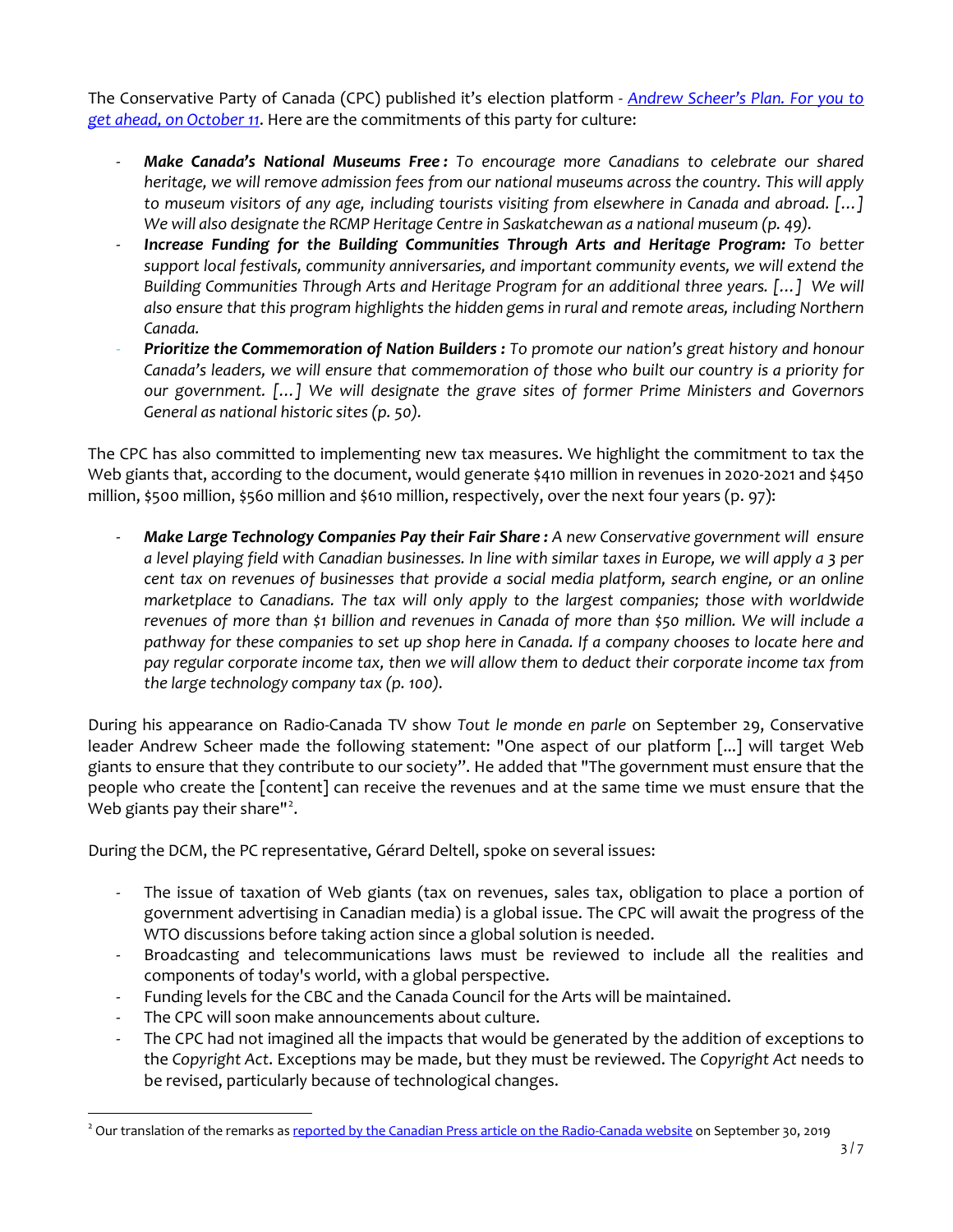- It is important to defend the cultural exemption because Canada deserves to protect its culture.
- The imposition of quotas for Canadian content on online platforms is not completely excluded, but it is an idea that deserves to be appreciated globally. However, Spotify also allows artists to make themselves known.

## **3. New Democratic Party (NDP)**

The New Democratic Party (NDP) Platform *[A New Deal for People: New Democrats' Commitments to You!](https://action.ndp.ca/page/-/2019/Q2/2019-06-19_Commitments-Doc_EN.pdf)* was published in June 2019. Here are the relevant excerpts concerning arts and culture:

- *New Democrats will protect our heritage and support a strong, independent Canadian arts and culture industry.*
- *New Democrats will make sure that Canadian talent can thrive on both digital and traditional platforms – here at home and around the world.*
- *We think that artists should be able to earn a decent living from their art, and that government has an important role to play in making sure that a diversity of Canadian voices tell our stories.*
- *That's why a we will step up to make sure that Netflix, Facebook, Google, and other digital media companies play by the same rules as Canadian broadcasters. That means paying taxes, supporting Canadian content in both official languages, and taking responsibility for what appears on their platforms, just like other media outlets.*
- *We'll also increase funding for CBC and Radio-Canada to help reverse the damage of decades of funding cuts under both Liberal and Conservative governments.*
- We will make sure that arts and cultural institutions receive stable, long-term funding to grow and *promote Canada's diverse cultures and histories.*
- *We will also extend support to Canadian media to assist them in making the digital transition.*
- *The arts also have a vital place in reconciliation. A New Democrat government will provide financial support for Indigenous theatre at the National Arts Centre as part of our larger efforts to honour and support Indigenous arts and culture.*
- *Finally, recognizing the special challenges faced by people who make a living in the arts and culture industry, we'll make life more affordable by putting in place income tax averaging for artists and cultural workers (pp. 85-86).*

In addition, an article published on [The Wire](https://thewirereport.ca/2019/05/13/ndp-calls-for-ott-sales-tax-end-of-ad-tax-exemption/) on May 13, 2019 reported the following announcements on digital platforms made by Alexandre Boulerice at a press conference: "The NDP's platform for this year's federal election will include requiring foreign over-the-top (OTT) services to collect and remit sales tax on revenues earned in Canada and ending the tax exemption for advertising on foreign online platforms".

At the GDCM, NDP representative Chu Anh Pham spoke about the following commitments:

- The NDP agrees to raise a certain amount of money from the revenues of digital platforms.
- We must review the CBC's mandate, we do not want it to compete with private broadcasters.
- The NDP does not rule out the possibility of introducing a fee for Internet service providers.
- Royalties need to be improved, discoverability requirements need to be reviewed on digital platforms, means are needed to be more visible on foreign platforms. Quotas are one way forward.
- Public institutions (NFB, Telefilm Canada) must be restored to their former glory and become a driving force in the cultural sector once again.

# **4. Green Party (GP)**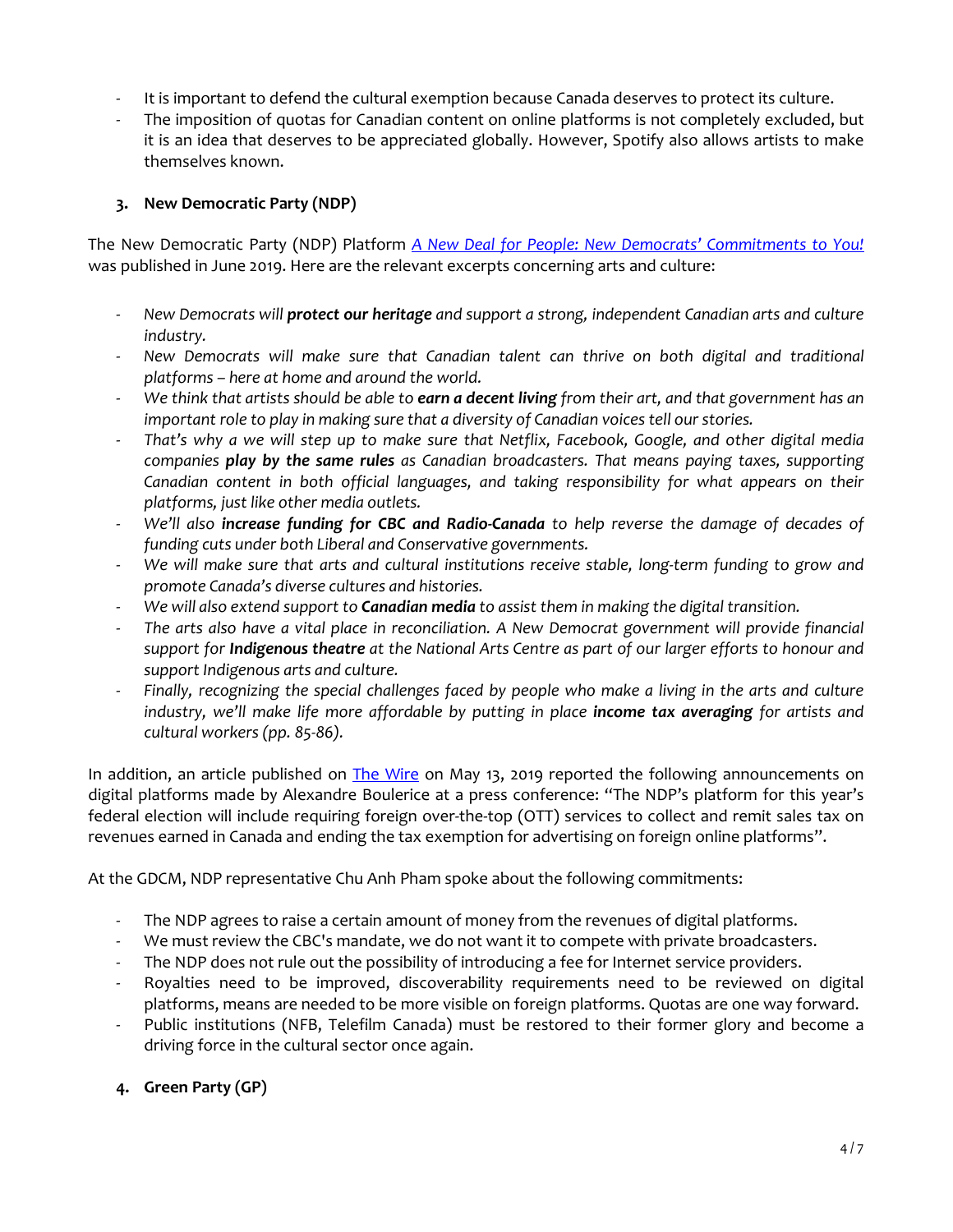The Green Party's (GP) platform *[Honest. Ethical. Caring. Leadership.](https://www.greenparty.ca/platform/pdf)* was published in September. Here are the relevant excerpts from the arts and culture:

- *A Green government will ensure that [arts and culture] are integral to the green economy.*
	- *Increase funding to all of Canada's arts and culture organizations including the Canada Council for the Arts, the National Film Board and Telefilm Canada.*
	- *Review tax incentives for film production to ensure all parts of Canada are competitive and attractive to the industry, with incentives rising when Canadian artistic and technical talent are employed.*
	- *Implement a federal income tax credit for restoration expenditures to encourage private involvement in preserving Canada's built heritage.*
	- *Establish charitable tax credits for the private donation of easements on heritage properties to charitable organizations or local governments.*
- *A Green government will:*
	- *Reform anti-trust laws to enable the break-up of media conglomerates.*
	- *Close the loophole that exempts social media platforms from collecting taxes on advertising and ensure all government advertising is placed in Canadian publications.*
	- *Increase funding to CBC and Radio Canada by \$315 million per year until the per-capita level of funding is equal to that of the BBC.*
	- Reform the governance structure of CBC/Radio Canada to remove the potential for political *interference in board appointments (p. 44).*

During the DCM, the representative of the PV, Pierre Nantel:

- Welcomed the idea that community television stations could integrate the Tou.tv platform;
- Stressed the need for support from conventional broadcasters;
- Emphasized the need to have the means to ensure the vitality of cultural diversity.
- **5. Bloc Québécois :**

The Bloc Québécois platform *[Le Québec, c'est nous](http://www.blocquebecois.org/wp-content/uploads/2019/09/Plateforme_Bloc2019_web-1.pdf)* was published in September. Here are the relevant excerpts from the arts and culture<sup>[3](#page-4-0)</sup>:

- *Withdrawal from federal programs with full and unconditional compensation: The Bloc Québécois will campaign for a right of withdrawal with full and unconditional compensation for Quebec. Once completed and consolidated within the Government of Quebec, the elimination of administrative duplication will save hundreds of millions of dollars that can be reinvested to improve the programs in question.*
- *Impose the Web giants: The Bloc Québécois proposes that Canada take its inspiration from France and tax Web giants for 3% of their activity in Canada. The Bloc is also proposing the creation of a working group bringing together the entire Francophonie on the promotion and protection of Francophone cultures on online platforms.*
- *Media crisis: The Bloc Québécois is proposing that the federal government impose the GST on online advertising, regardless of the platform, in order to put an end to unfair competition from Web giants. The Bloc Québécois also proposes the creation of a Print Media Fund, based on the revenues from taxes collected on advertising. Finally, the Bloc Québécois calls for the establishment of États généraux sur l'avenir des médias with all stakeholders affected by the current print media crisis, the governments of*

 $\overline{\phantom{a}}$ 

<span id="page-4-0"></span><sup>&</sup>lt;sup>3</sup> Our own translation.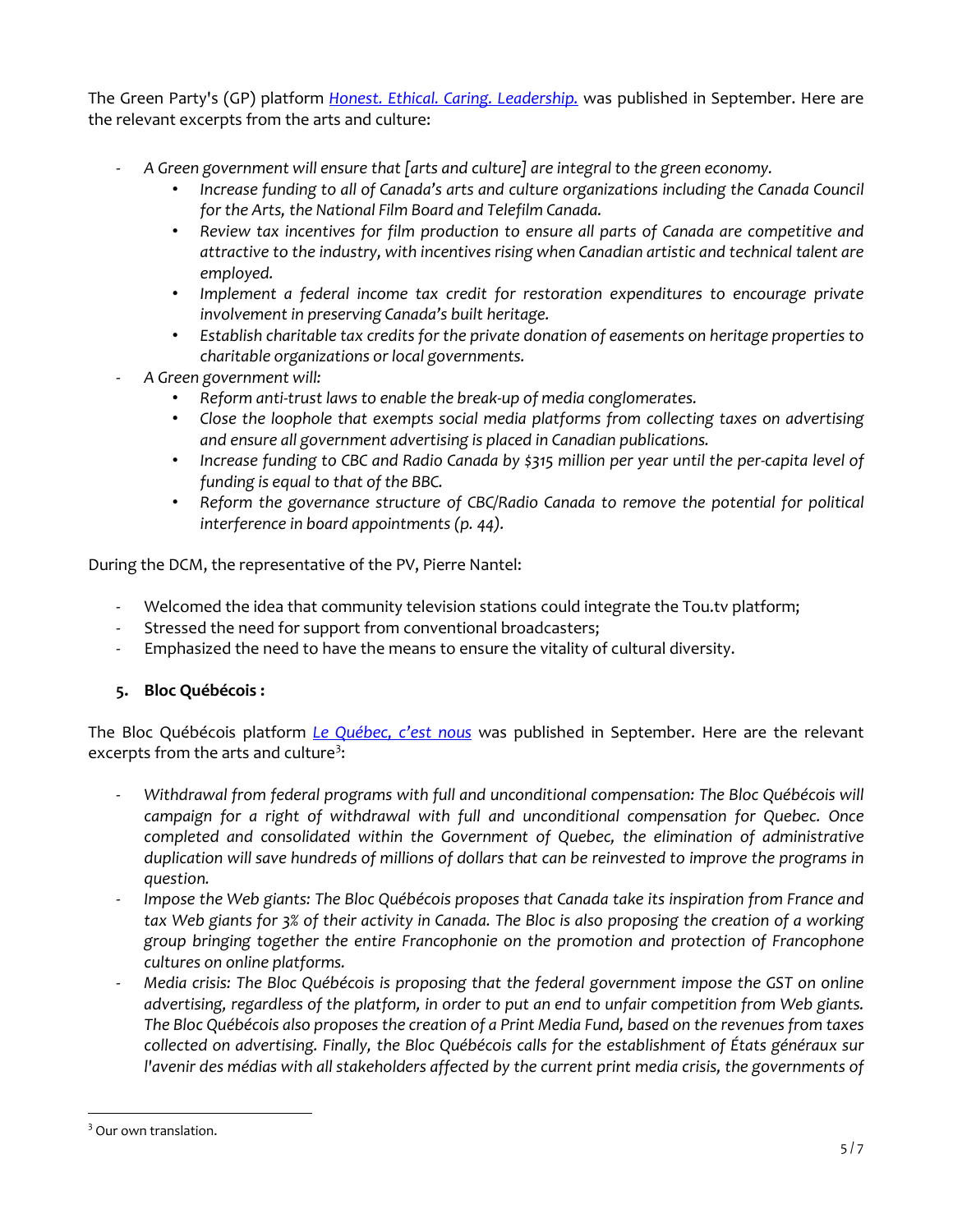*Quebec and the provinces, experts to find long-term solutions to ensure the survival of our press and all broadcasters (conventional and specialty television and radio).*

- *Quebec CRTC: The Bloc Québécois proposes that the federal government transfer telecommunications and broadcasting regulations to Quebec so that the development of our communications corresponds to our needs and our way of doing things.*
- *Support for online culture: The Bloc Québécois wants to review, with the cultural community, the Copyright Board's royalty rules for access to online music in order to find ways to ensure that artists receive fair remuneration. The Bloc Québécois will require a study by the Heritage Committee (a new Lincoln report) to come up with solutions to adequately support our injured creators. The Bloc Québécois will introduce a bill for the Canadian government to recognize the existence of a Quebec culture and promote it on platforms such as Apple Music, Spotify or Netflix in order to give our creators a greater place in their algorithms.*
- Investments in culture: The Bloc Québécois is calling for an increase in Telefilm Canada's budget to *allow the creation of heavy online series comparable to what is being done in many countries. It also calls on the government to maintain and index the Canada Council for the Arts budget at a minimum of \$300 million, including assistance for international promotion.*
- *Support for the book sector: The Bloc Québécois proposes that the purchase of books be exempt from the GST. The Bloc Québécois is also asking that the federal government offer booksellers reduced postal rates, through Canada Post, as it currently does for periodicals.*

On September 28, the Bloc Québécois reiterated certain commitments and made a [new announcement](https://www.blocquebecois.org/2019/09/le-bloc-poursuit-ses-annonces-en-culture/) in culture<sup>[4](#page-5-0)</sup>:

- *The Bloc wants the Canada Council for the Arts budget to increase to \$365 million by 2020. The party also wants continued growth in investment in the distribution of culture through the Canada Arts Presentation Fund and the Building Communities Through Arts and Heritage program. These budgets will have to be indexed annually.*

On [September 14, 2019,](http://www.blocquebecois.org/2019/09/tele-quebecoise-le-bloc-propose-au-moins-240-millions-pour-le-quebec-dans-un-fonds-de-soutien-a-la-creation-culturelle-et-mediatique/) Bloc Québécois leader Yves-François Blanchet, along with other party candidates, proposed "the creation of a television support fund financed by the taxation of the activities of Web giants on the territory". They also clarified the tax measures that would apply to Web giants<sup>[5](#page-5-1)</sup>:

- *The Bloc Québécois wants the federal government to take inspiration from France and implement, without waiting for an OECD agreement, a "GAFA tax", in other words a tax equivalent to 3% of the revenue of Internet multinationals operating in Canada (\$500 million).*
- *Ottawa could commit to harmonize its tax with that of OECD countries in the event of an international agreement to that effect, thus avoiding, like France, reprisals from the American government.*
- *The Bloc Québécois also requires that online service providers, such as Netflix, be required to charge sales tax (\$100 million).*
- *The party is also calling for multinational Internet companies to be considered foreign, not local, media so that giants no longer benefit from the tax deduction available to advertisers who buy their advertising in Canadian media.*
- *The Bloc Québécois insists on setting up a fund to support cultural and media creation in order to redistribute the more than \$600 million that the party believes it can raise with these measures, of which Quebec should obtain a minimum share of \$240 million. The money will have to be distributed among the French-language news media, arts and culture bulged by the Web giants and invested in Quebec and Canada.*

l

<span id="page-5-0"></span><sup>4</sup> Our own translation.

<span id="page-5-1"></span><sup>&</sup>lt;sup>5</sup> Our own translation.